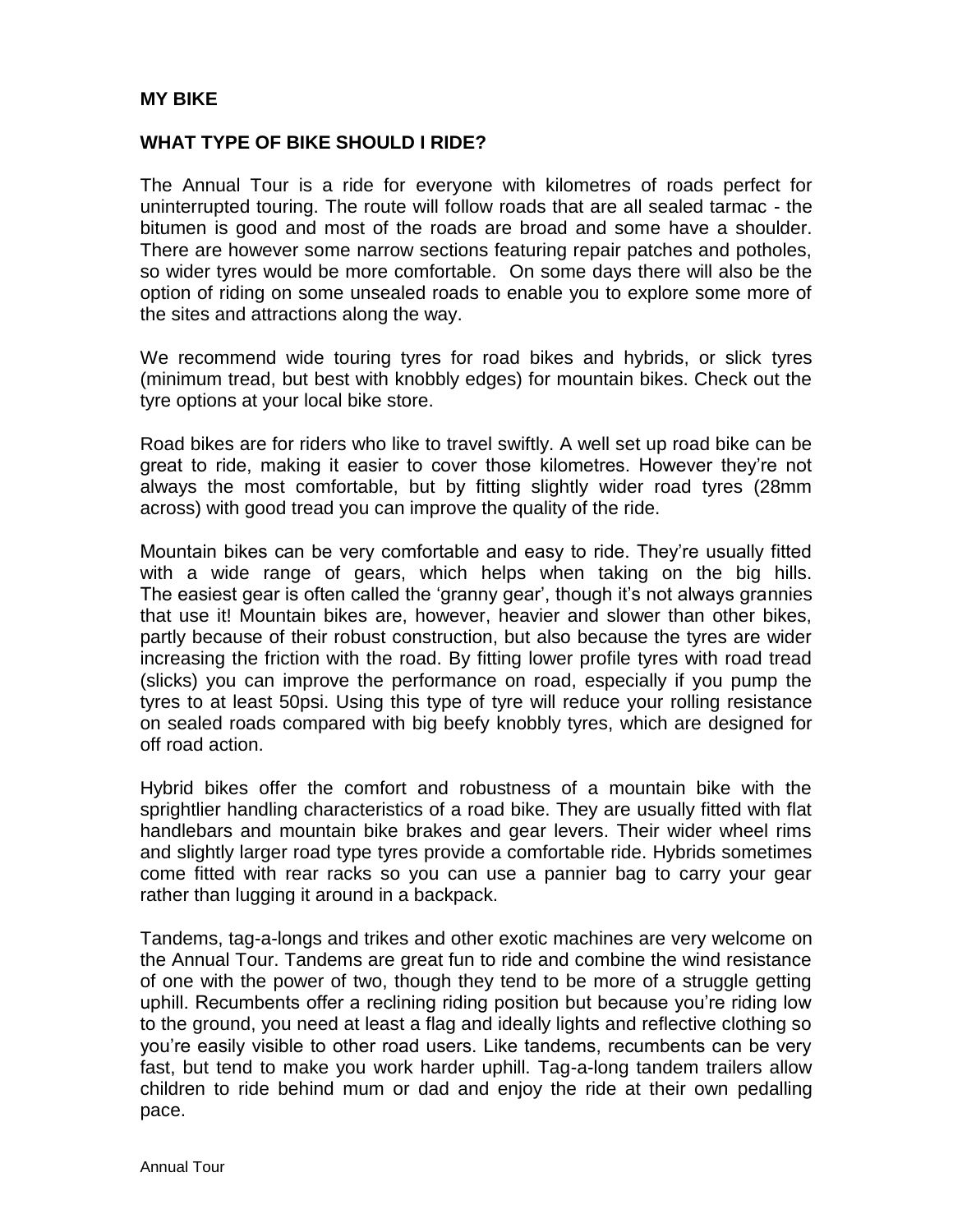The best way to carry basic gear (such as rain jacket, puncture repair kit, spare tube, sun block, money, Ride Guide, snacks and your cup for morning and afternoon teas) is in a lightweight compact saddlebag or a seat pillar mounted rear bag, or simply in a small backpack. You'll be carrying plenty of water too, so keep the weight down to a minimum.

In all cases, you should choose the bike and tyres you feel confident about riding on various surfaces, and be able to quickly and safely pull off the road (on to dirt or gravel) if you need to.

A final word of advice about your choice of bike: Nine days in the saddle is a long time, so you need to be very comfortable with your bike. Once you've made your choice, and especially if you're purchasing a new one  $-$  or even a new component such as a saddle – give yourself plenty of time to train with it. Arriving on Day One of the Annual Tour with a brand new bike out of the box, or a new saddle that looked good in the store, may not seem like such a great idea 40km, 100km or 400km down the track when your body starts to rebel against this unfamiliar machine. Your bike should be like a familiar friend, perfect company for a tour of regional South Australia.

## **BIKE HIRE**

If you don't have a suitable bike or don't want the hassle of transporting your bike to Adelaide you can hire a bike from Bicycle SA for the tour Email [office@bikesa.asn.au](mailto:office@bikesa.asn.au) for rates and details.

## **HOW SHOULD I SET UP MY BIKE?**

Taking the time and effort to set up your bike properly is the best way to ensure happy and comfortable riding. When your bike is carefully adjusted to fit your particular body size and shape you'll feel more relaxed and will be able to ride longer distances with less effort. Once you have made the adjustments recommended below, ride gently for the next few days to give your body time to adjust to the new settings.

To set up your bike for an optimum riding position you will need a few bike tools and may need someone to assist you, or help from your local bike store.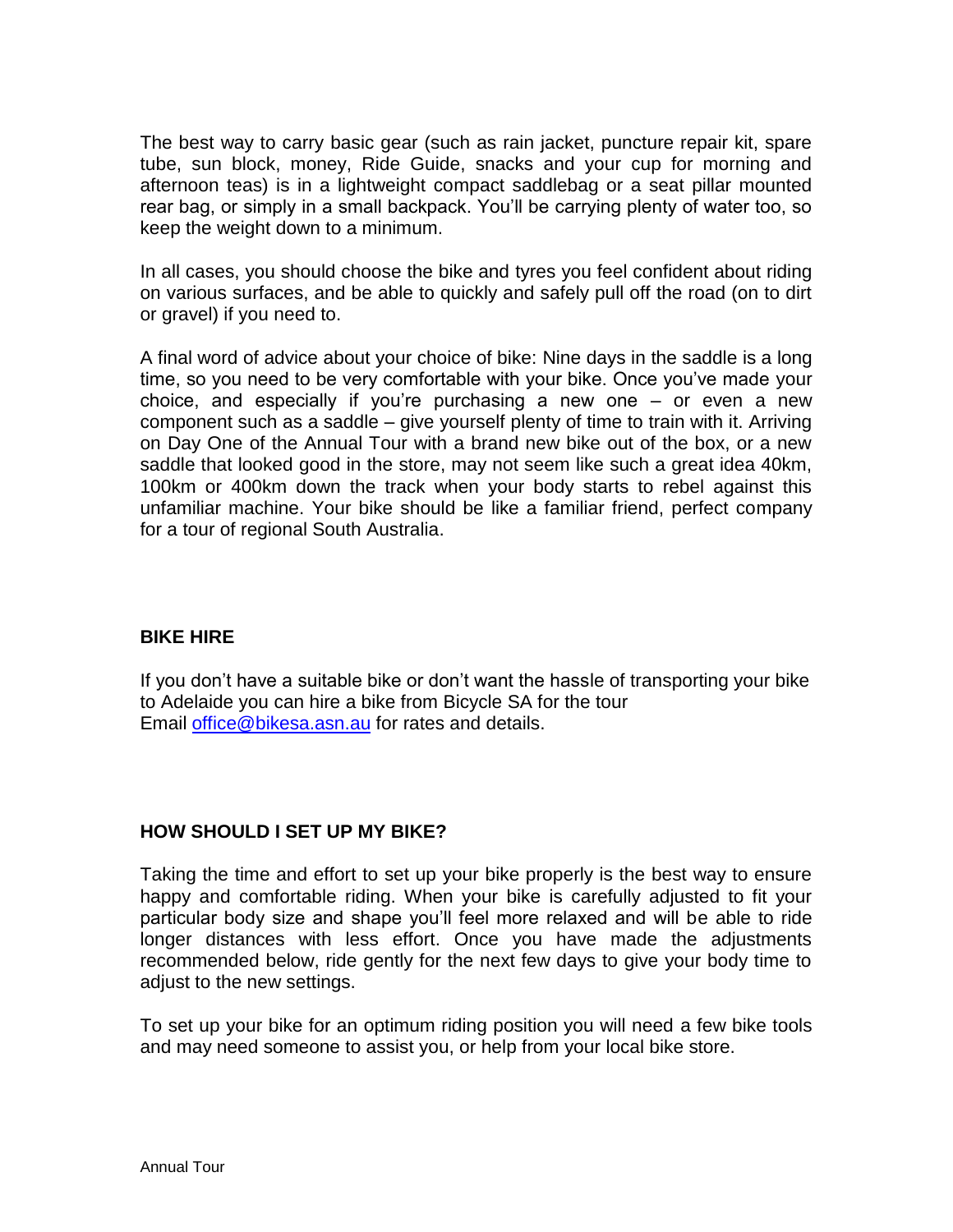**Foot position**: If you have Shimano SPD shoes / pedals or other clip less pedals you can make this adjustment by clipping your shoes into the pedal and adjusting the cleat fixing bolts. The ball of your foot should be centred over the pedal axle. For small feet and high rpm (revolutions per minute) you can place the ball of your foot slightly behind centre. If you have toe clips there should be a 2mm clearance between your shoe and the clip.

**Saddle position**: First adjust your saddle so that the top surface is parallel with the road surface. Then set the saddle height the following way: With the crank arm at the bottom and top of the revolution, sit on the saddle and place your heel (shoes on) on the top of the pedal. With the saddle height correctly adjusted your leg should be in the straight 'locked' position. Make sure to take account of oversize heels on your shoes if you have extra thick soles.

**Saddle front / back adjustment**: Sit on your bike in your normal riding position with the cranks in the 3 and 9 o'clock position. Your saddle is correctly positioned when your tibial tuberosity (the bump at the top of the shin bone) is 1cm behind the pedal axle. You may need a plumb line and a helper to make this adjustment and may have to readjust saddle height if you move the saddle significantly.

**Stem and handlebars**: Correct stem height can be between level with the saddle height and 6cm below. The generally preferred range is 2.5 to 4.5cm lower. To ensure good chest expansion and breathing your handlebars should be as wide as your shoulders. On a mountain or hybrid bike some riders may prefer a more upright riding position with a higher stem. Extra wide flat-type mountain bike handlebars may give more stable control on unsealed roads but you may find them uncomfortable on long rides over sealed roads. Bar extensions and narrower handlebars will give you greater variety of comfortable hand positions and also place your upper body in a slightly lower position to reduce your overall resistance to the wind.

**Check your set up**: When you have made your new bike set up adjustments, go for a short ride and monitor your riding position. Get someone to accompany you on their bike so that they can observe your riding position from the rear and side.

Your riding position should feel very comfortable and not stressed and your legs should feel that they almost extend with each pedal stroke. If your pelvis rocks from side to side on your saddle then it is set too high. Make new adjustments and try again until you feel comfortable.

Adjusting to your new position. It takes time to settle in to your new position and you may still have to do some fine-tuning. Overall you should feel much better when you ride and less strained when you arrive at the finish.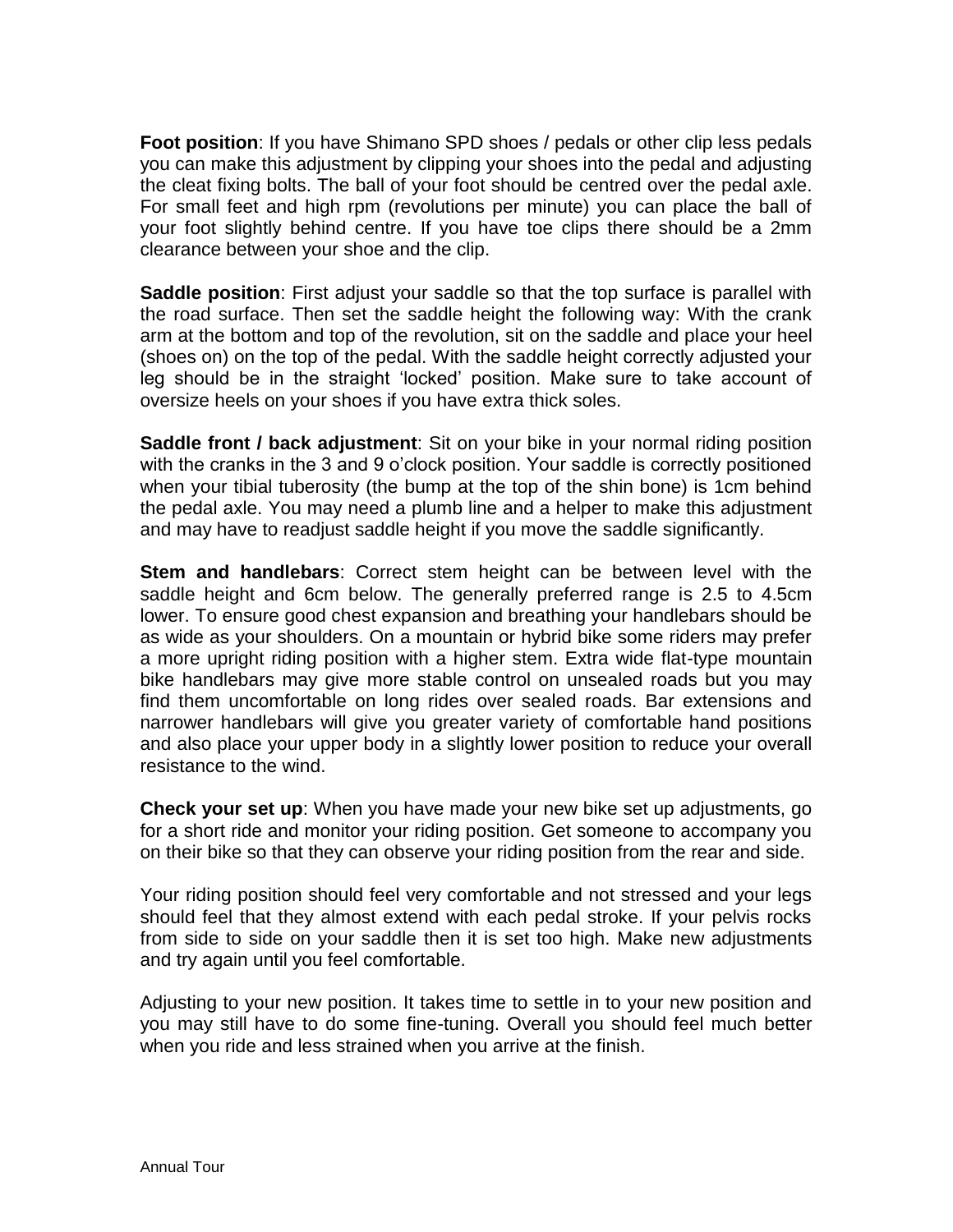## **IS YOUR BIKE AS FIT AS YOU ARE?**

If you're not able to provide your bike with all the TLC it needs then take it to a bike store for a thorough check up. Book it in at least a month beforehand, especially if major work is needed, otherwise you might find the work's not completed in time, and anyway you need these last few weeks for more training. If you always keep your bike in good mechanical order, you may simply need to lubricate the chain and check the adjustment on all moving parts, especially brakes and gears.

### **Here is a list of items that you need to check on your bike:**

- ALL THE BEARINGS
	- o Wheel bearings, front and rear
	- o Headset
	- o Bottom bracket
	- o Pedals
- DRIVE TRAIN
	- $\circ$  Chain (has it stretched i.e., worn beyond its limit?)
	- o Chain rings
	- o Cogs
		- If any one of the drive train components is suspect the other components need to be carefully assessed also. Worn drive train components can lead to poor gear shifting, or the chain slipping.
	- o Cranks and chain ring bolts should be tight
- GEARS
	- o Derailleurs
	- o Cables
		- Replace any frayed cables, or any cracked or broken cable outers
	- o Shifters
		- Gripshift style (twist) shifters need to be cleaned and lubricated from time to time
- BRAKES
	- o Pads
		- Not too worn, properly aligned (disc brake pads wear too)
		- Pads (rim type or disc) not dragging
	- $\circ$  Cables as for gears above
	- $\circ$  Hydraulic discs should not be spongy
- WHEELS
	- o Check for buckles, large or small
		- **Buckled wheels will also affect braking performance**
	- o Check for broken or loose spokes